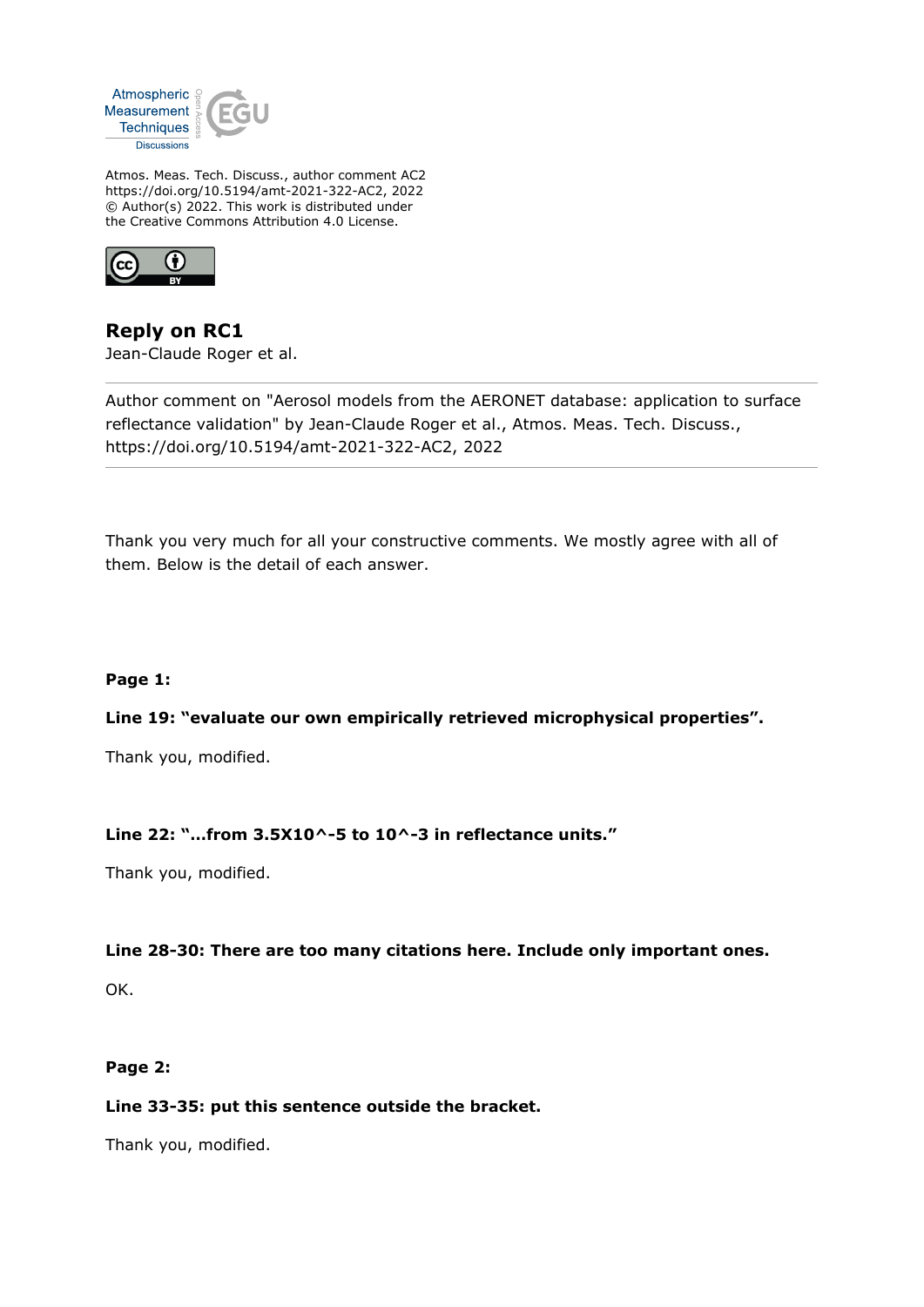## **Line 51-53: But this is what is being performed for operational surface reflectance products from MODIS & VIIRS. Isn't it?**

Yes, it does, but the aerosol model we use is simpler.

## **Line 54: "Numerous studies have shown the validation of aerosol optical depth products derived from various sensors, i.e., MODIS, MISR, OMI, POLDER, and Landsat.**

Thank you, modified.

# **Line 60: These are aerosol models describing their optical-microphysical properties (not just optical or microphysical)**

You're right, it's a typo mistake, I corrected it.

## **Page 3:**

## **Line 85: Non-sphericity mostly applies to coarse mode dust particles; fine mode aerosols are adequately modeled as spherical particles.**

Yes, and if you do not use polarization, then using assumption of spherical particles is ok for most applications. Even with polarization the difference of scattering between spherical and non-spherical particles for small sizes is not really significant. So, we defined this parameter in case users will need it.

# **Line 88: "AERONET measurements".**

Thank you, modified.

#### **Page 4:**

# **Line 92: "aerosol optical depths"**

Thank you, modified with thickness.

# **Line 93: "860 nm"**

Yes, there is a typo mistake. In reality, it's 675 and 870 nm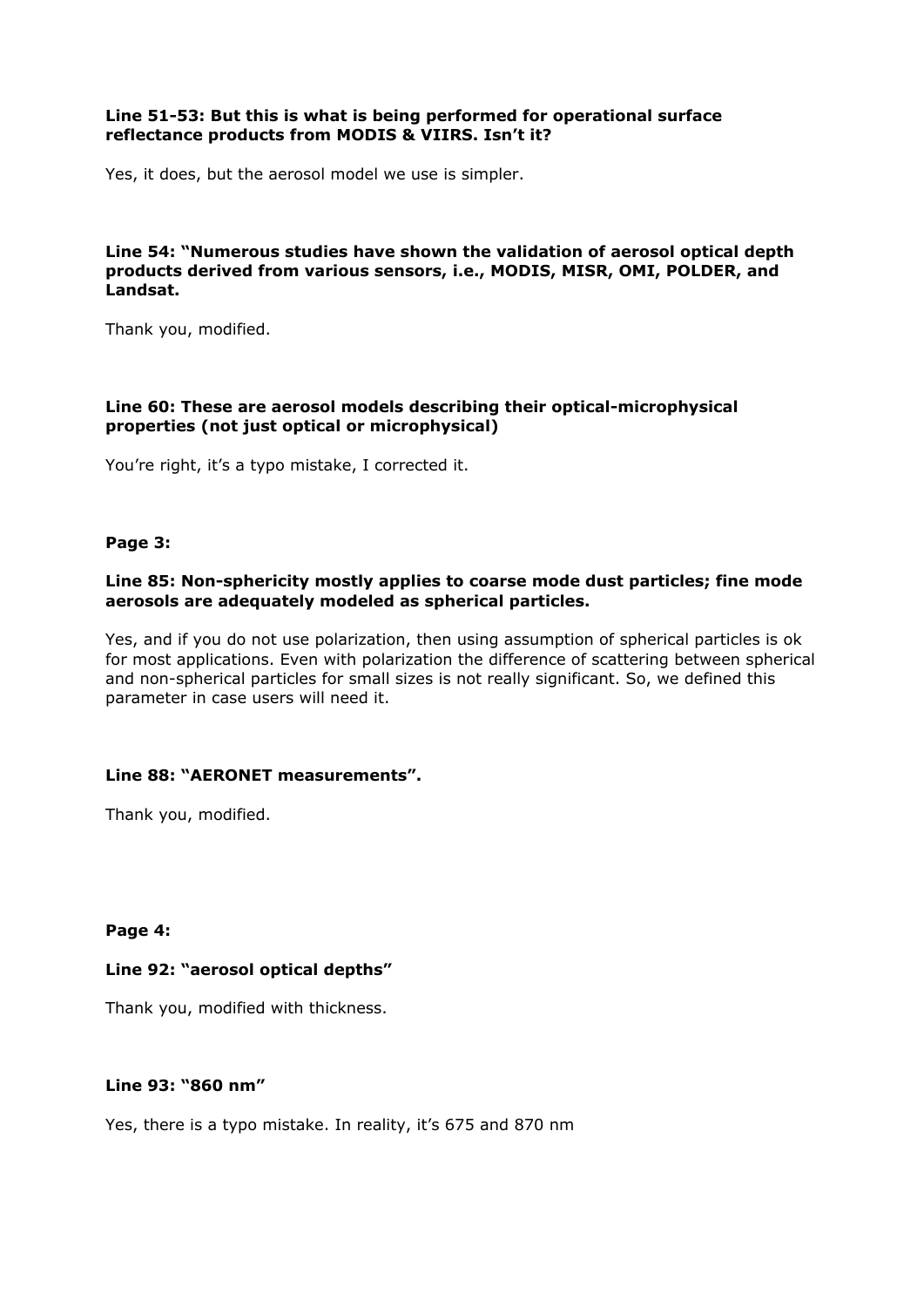## **Line 95: 50 measurements in direct product or inversion product?**

Inversion, I rewrote the sentence.

## **Page 5:**

## **Figure 1: It would be more informative to color-code each site with its corresponding length of measurements (in years).**

Yes, that's a good idea. Nevertheless, the length of measurement is not totally indicative as we can have several months without data (it happens when there is maintenance or for re-calibration). We decided de re-do Figures 1 and 11 with the number of data rather than elevation.

## **Figure 1 and Figure 3 can be combined in one plot shown panels side-by-side.**

Please, see the comment about Figure 1.

## **Page 7: It is not understood how Table 2 was derived. Please explain the methodology clearly.**

Thank you, we re-wrote the methodology and the text describing Table 2. To explain: We derive 1 median value (for each microphysical parameter) for each site, and then we do the median of the 851 sites (for each microphysical parameter). It avoids the too important weight of sites with numerous data (some sites provide 100 data when others provide 10,000).

#### **Page 8: Section 2.3 Metrics used: This section is not adequately described.**

I understand you comment, but I do not know what to say exactly. The APU are more and more used in our AC community (it has been adopted by the CEOS ESA-NASA ACIX exercise), and there are now many papers with APU. So, I tried to rewrite the first sentence of chapter 2.3. I hope the text is clearer.

#### **Page 9:**

## **Line 185: From which AERONET site this data comes from? What is the time of the year? It also applies to Figure 10.**

Yes, you're right. I added the origin of data in both Figures 9 and 10 caption.

## **Line 190: A brief description of how such regression was derived is required here.**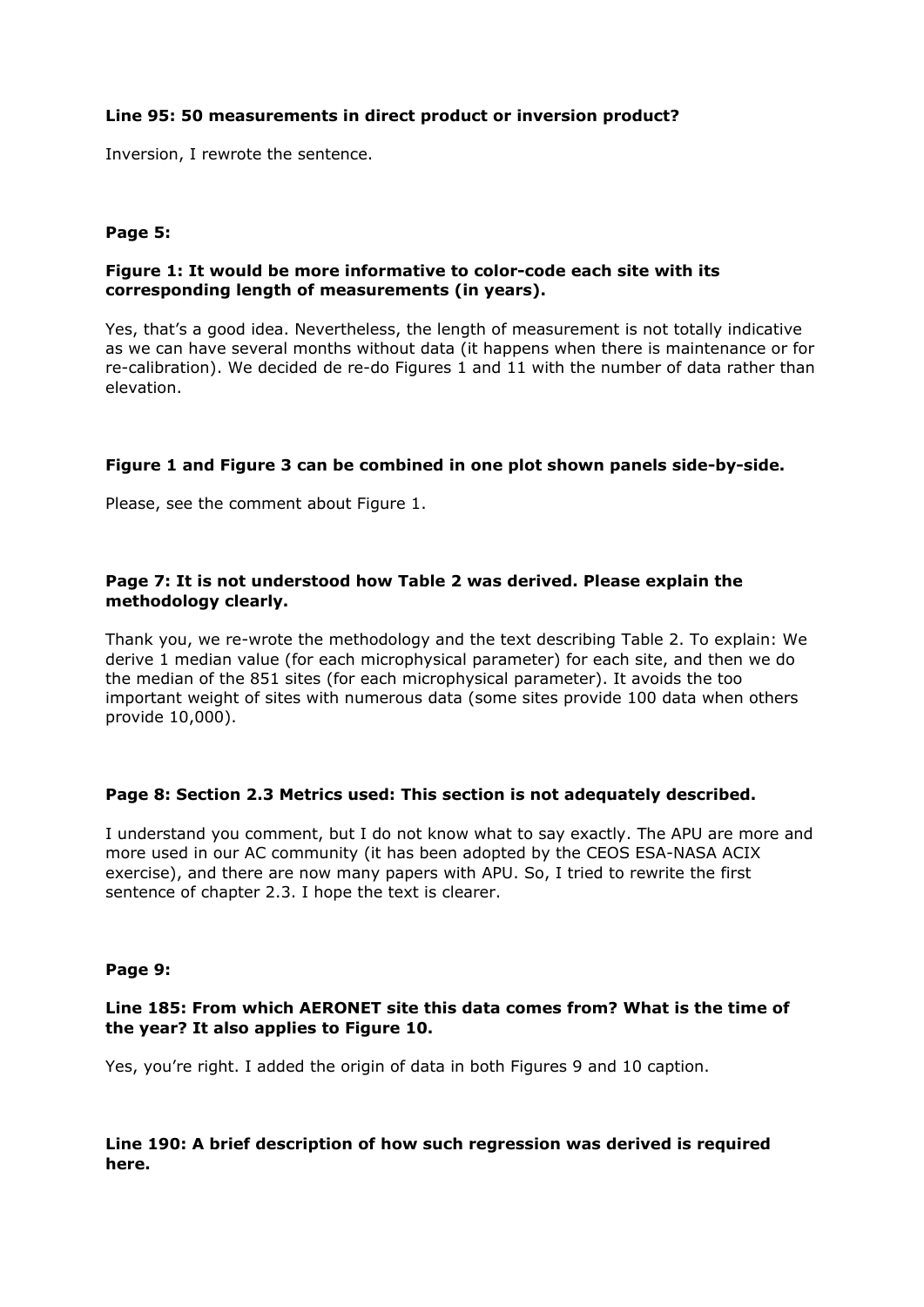I rewrote the sentence by more precise (and trying to remain simple).

## **Line 213: "hydrophilic".**

Thank you, modified.

#### **Page 12:**

#### **Line 234-235: This isn't completely true as total AOT is comprised of scattering and absorption AOTs.**

I'm sorry, I don't see what you are talking about, your lines do not correspond to the initial version. Could you precise please?

#### **Line 236-238: This isn't understood. Please clarify.**

I'm sorry, I don't see what you are talking about, your lines do not correspond to the initial version. Could you precise please?

#### **Eq. 7: Why AOT of coarse mode and AE of fine mode are used here? Can author use total AOT & AE instead? How do numbers in Table 4 (last row) change If total quantities in both parameters used?**

I think there is a misunderstand, there are 6 regression parameters a, b, c, d, e, f and c and f don't stand for coarse and fine.

#### **Page 20:**

## **Section 3.4, line 350-355: This is essentially a look-up table of TOA reflectance under varying atmospheric and surface conditions.**

Yes, we can say that.

#### **Page 21:**

## **Table 6: What is "In-fine uncertainties"? Also, uncertainties in MODIS blue channel (band 3) should be included in Table 6.**

This is the uncertainty generated at the end on the surface reflectance product once we apply the uncertainty on the microphysical parameter. For example, % Cvf is generated with an uncertainty of 22.0%. This uncertainty generates, once we proceed an atmospheric correction scheme, an uncertainty of 0.00014 on the surface reflectance (in